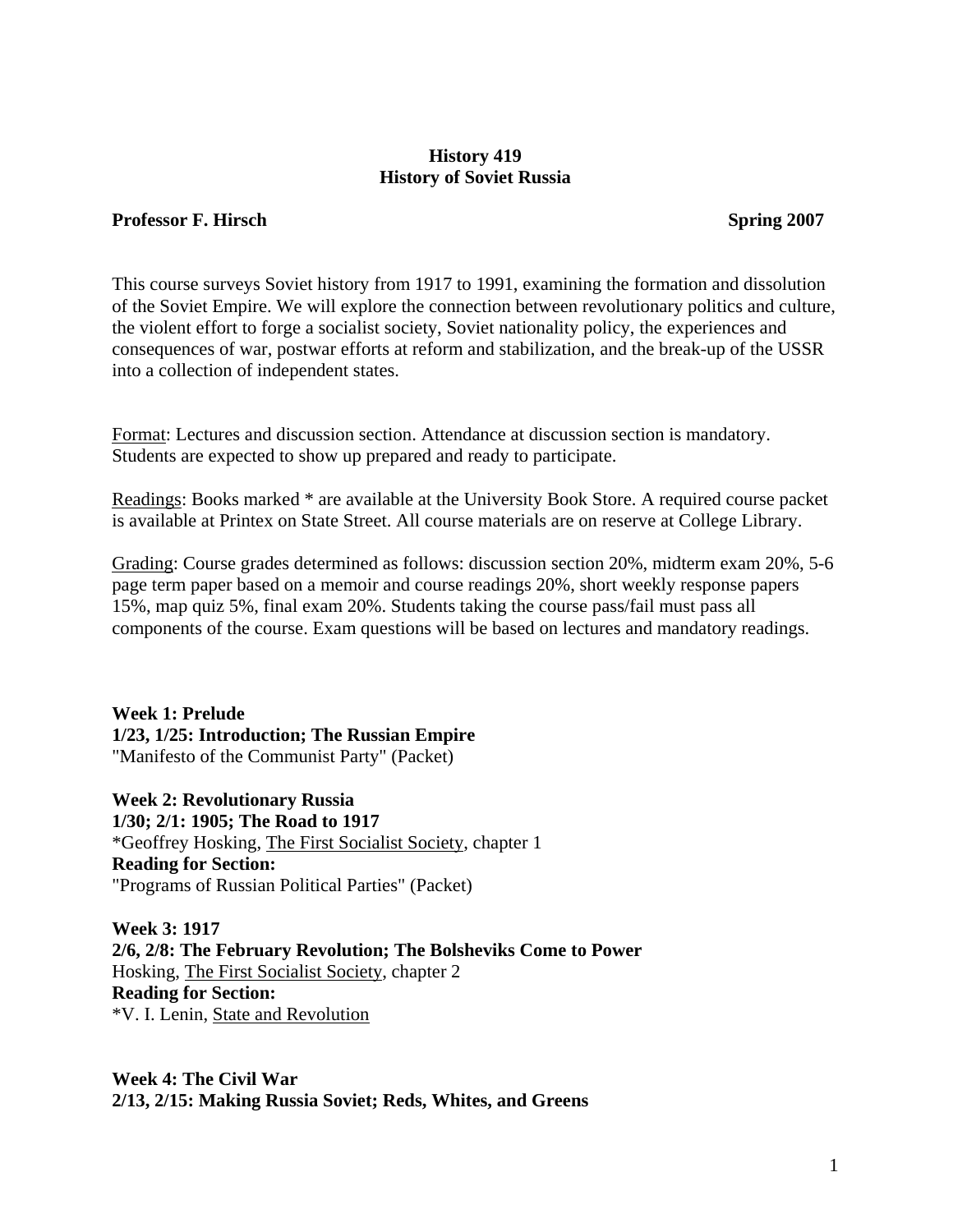Hosking, The First Socialist Society, chapter 3

### **Reading for Section:**

"Solemn Oath on Induction into the Worker-Peasant Red Army" (Packet)

A. Kollontai, "The Family and the Communist State" (Packet)

L. Trotsky, "'Thou' and 'You' in the Red Army" (Packet)

Panteleymon Romanov, "About Cows," "Inventory," "Inefficiency," and "A Mistake" in \*Mirra Ginzburg ed., The Fatal Eggs

# **Week 5: The Formation of the Soviet Union**

**2/20, 2/22: The Formation of the USSR; Film** 

Hosking, The First Socialist Society, chapter 4

## **Reading for Section:**

J. V. Stalin, "The Question of the Union of the Independent National Republics," "The Union of Soviet Republics," "The Formation of the Union of Soviet Socialist Republics," and "Practical Measures" (Packet)

V. I. Lenin, "The New Economic Policy," "Lenin's Testament," and "Lenin on Nationality Policy" (Packet)

## **Week 6: Whither the Revolution?**

## **2/27, 3/1: The NEP; The Struggle for Power (Debate)**

Hosking, The First Socialist Society, chapter 5

### **Reading for Section:**

Mikhail Bulgakov, "The Fatal Eggs," in Ginzburg ed., The Fatal Eggs V. I. Lenin, "Lenin on the Prerequisites for Socialism" (Packet) J. V. Stalin, "Stalin on Socialism in One Country" (Packet)

## **Week 7: The "Great Break"**

**3/6, 3/8: The Revolution from Above I; The Revolution from Above II**  Hosking, The First Socialist Society, chapter 5 **Reading for Section:**  M. Ilin, "New Russia's Primer" (Packet) \*John Scott, Behind the Urals, pp. 3-6, 55-92 Lev Kopelev, "The Last Grain Collections" (Packet)

#### **Week 8: Stalinism 3/14, 3/15: The Great Terror; Midterm**  Hosking, The First Socialist Society, chapter 6

**Reading for Section:**  Review readings from weeks 1-7

### **Week 9: Terror and War**

**3/20, 3/22: Making Sense of the Terror; The Great Fatherland War**  Hosking, The First Socialist Society, chapters 8, 9 **Reading for Section:**  Veronique Garros, ed. Intimacy and Terror, pp. 111-165, 251-290 (Packet) Lewis Siegelbaum and Andrei Sokolov, ed. Stalinism as a Way of Life (Packet)